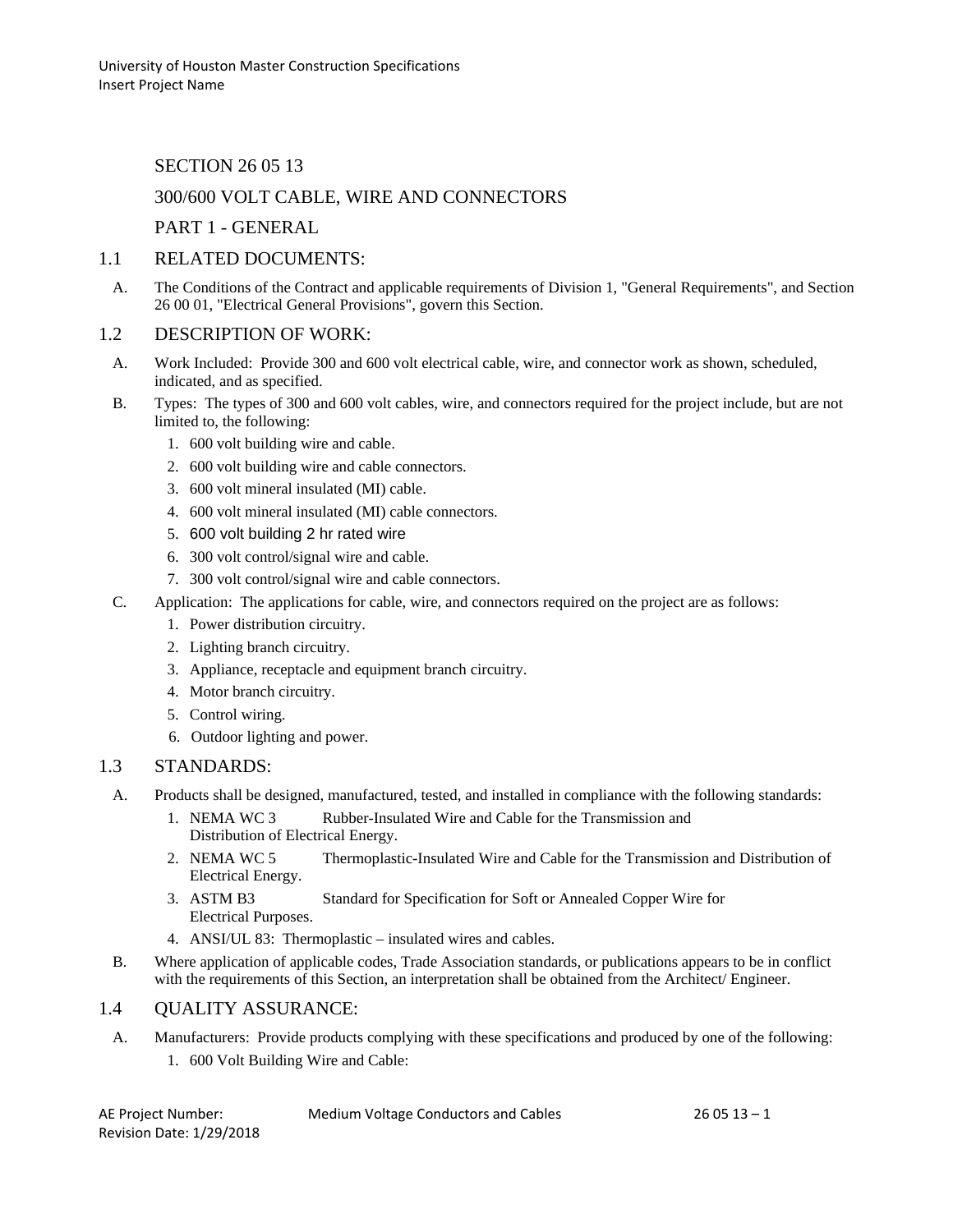- a. Aetna.
- b. Alcan.
- c. American Insulated Wire Corporation.
- d. Cerro Wire and Cable Company.
- e. Essex Group, Inc.
- f. General Cable Corporation.
- g. General Cable.
- h. Okonite Company.
- i. Republic Wire.
- j. Southwire Company.
- k. United Copper.
- 2. 600 Volt 2HR rated Building wire and cable.
	- a. Drake USA. (2 Hr rated cable)
- 3. 600 Volt Mineral Insulated Cable:
	- a. Des Cables (Wrexham).
	- b. Pyrotenax Cable.
- 4. Type MC Cable:
- a. AFC.
- 5. Type HCF-90 Cable:
- 6. AFC
- 7. 300 Volt Wire and Cable:
	- a. Alpha.
	- b. Belden.
	- c. West Penn.
- 8. Connectors:
	- a. AMP, Inc.
	- b. Buchannan.
	- c. Burndy Corporation.
	- d. O. Z. Gedney Company.
	- e. General Electric Company.
	- f. Ideal Industries, Inc.
	- g. NSI.
	- h. Mac Products, Inc.
	- i. Minnesota Mining and Manufacturing Company.
	- j. Pyrotenax Cable (MI Cable).
	- k. Teledyne Penn-Union.
	- l. Thomas & Betts Company.
- B. UL Label: All cable, wire, and connectors shall be UL-labeled.

#### 1.5 SUBMITTALS:

A. Shop Drawing submittals shall include, but not be limited to, the following:

```
AE Project Number: Medium Voltage Conductors and Cables 26 05 13 – 2
Revision Date: 1/29/2018
```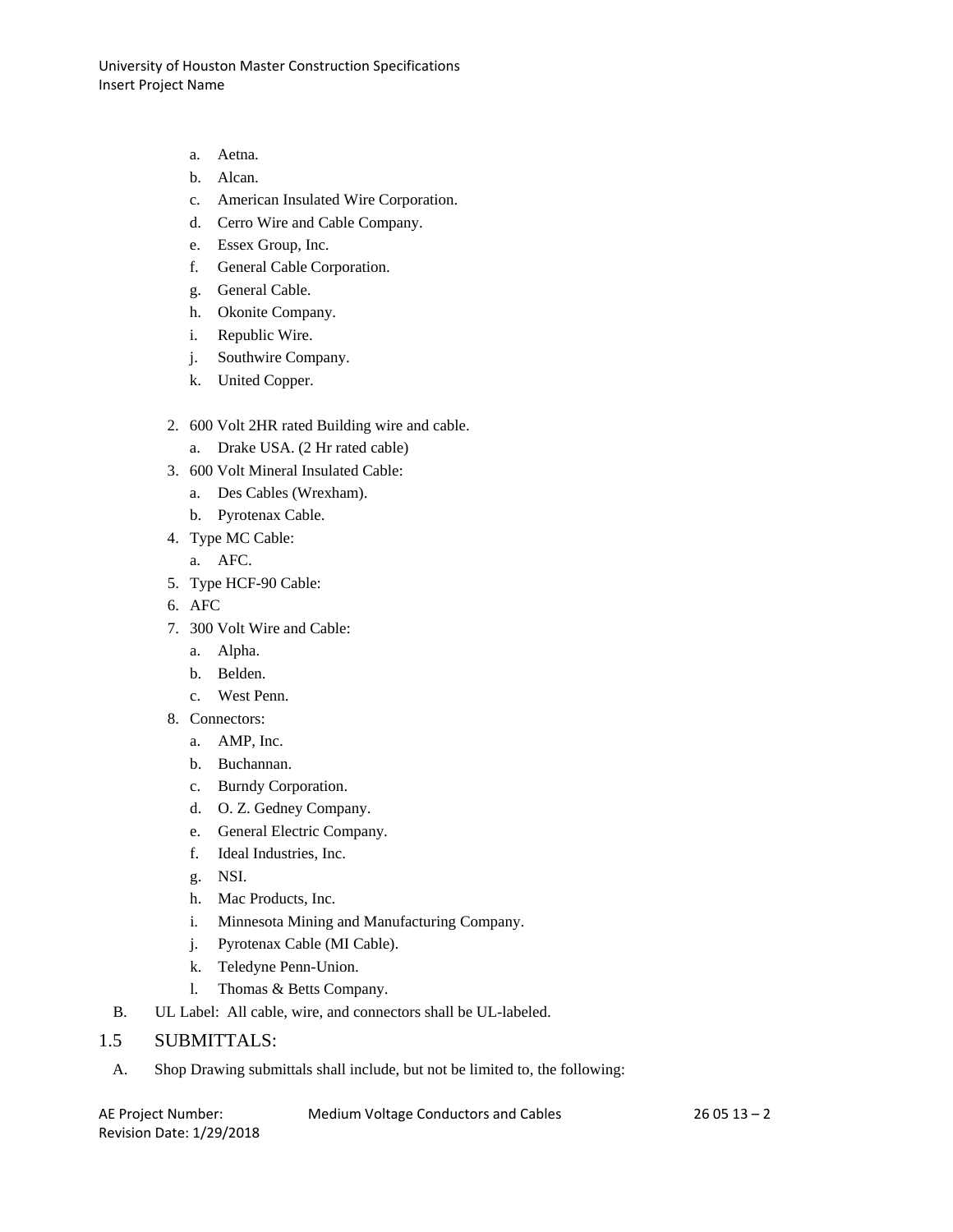- 1. The Contractor shall submit to the Engineer for review, a list of the proposed manufacturers of wire and cable, cable lugs, cable connectors and termination fittings listed herein. The Contractor may install wire and cable, cable lugs, cable connectors and termination fittings furnished by any manufacturer listed on the approved submittal.
- 2. Cut sheets on all 300 and 600 volt conductors with manufacturers name, ratings and capacities, insulation characteristics, and available colors, clearly listed.
- 3. Cut sheets indicating all cable lugs, termination fittings and cable connectors.
- 4. Cut sheets indicating types of conductor identification bands.
- 5. **[Information on aluminum wire and cable, conductor and conduit sizing and compression lugs, if the aluminum option is taken.]**
- 6. Additional information as required in Section 26 00 01.

## 1.6 DELIVERY, STORAGE AND HANDLING:

- A. Provide factory-wrapped waterproof flexible barrier material for covering wire and cable wood reels, where applicable; and weather resistant fiberboard containers for factory-packaging of cable, wire and connectors, to protect against physical damage in transit. Damaged cable, wire, or connectors shall be removed from project site.
- B. Store cable, wire, and connectors in their factory-furnished coverings, and in a clean, dry indoor space which provides protection against the weather.

## PART 2 - PRODUCTS

### 2.1 600 VOLT BUILDING CABLE, WIRE AND CONNECTORS:

- A. General: Except as otherwise indicated, provide cable, wire, and connectors of manufacturer's standard materials, as indicated by his published product information, designed and constructed as instructed by the manufacturer, and as required for the installation.
- B. Wire and Cable: Provide factory-fabricated wire and cable of the size, rating, material, and type as indicated for each service. Where not indicated, provide proper selection as required to comply with installation requirements and with NEC standards. The minimum size wire to be used for power or lighting circuits shall be No. 12 copper with insulation as noted below. Minimum size for control wiring shall be No. 14 standard copper.
- C. Conductors: Provide soft or annealed copper wires meeting, before stranding, the requirements of ASTM B3, "Standard Specification for Soft or Annealed Copper Wire for Electrical Purposes", latest edition.
	- 1. All conductors for power wiring shall be stranded screws and stranded conductors shall be provided for connections to vibrating or movable equipment. Stranded conductors may be terminated on back wired wiring devices where wiring is mechanically secured via a side screw. Conductors for control wiring shall be stranded, or stranded conductors with UL Listed crimp on connectors shall be provided where conductors are terminated under terminal screws.
	- 2. Conductors sized No. 8 AWG and larger shall be stranded. Stranding shall be Class B meeting the requirements of ASTM B8, "Standard Specification for Concentric-Lay-Stranded Copper Conductors, Hard, Medium Hard, or Soft".

## [VERIFY ALUMINUM OPTIONS]

- D. Insulation: Insulation shall meet or exceed the requirements of UL 83, "Standard for Thermoplastic Insulated Wires".
	- 1. Insulation for conductors sized No. 10 AWG and smaller shall be UL Type **["THW" (rated at 75°C in dry locations and 60°C in wet locations) or]** "THHN/THWN" (rated at 90°C in dry locations and 75°C in wet locations).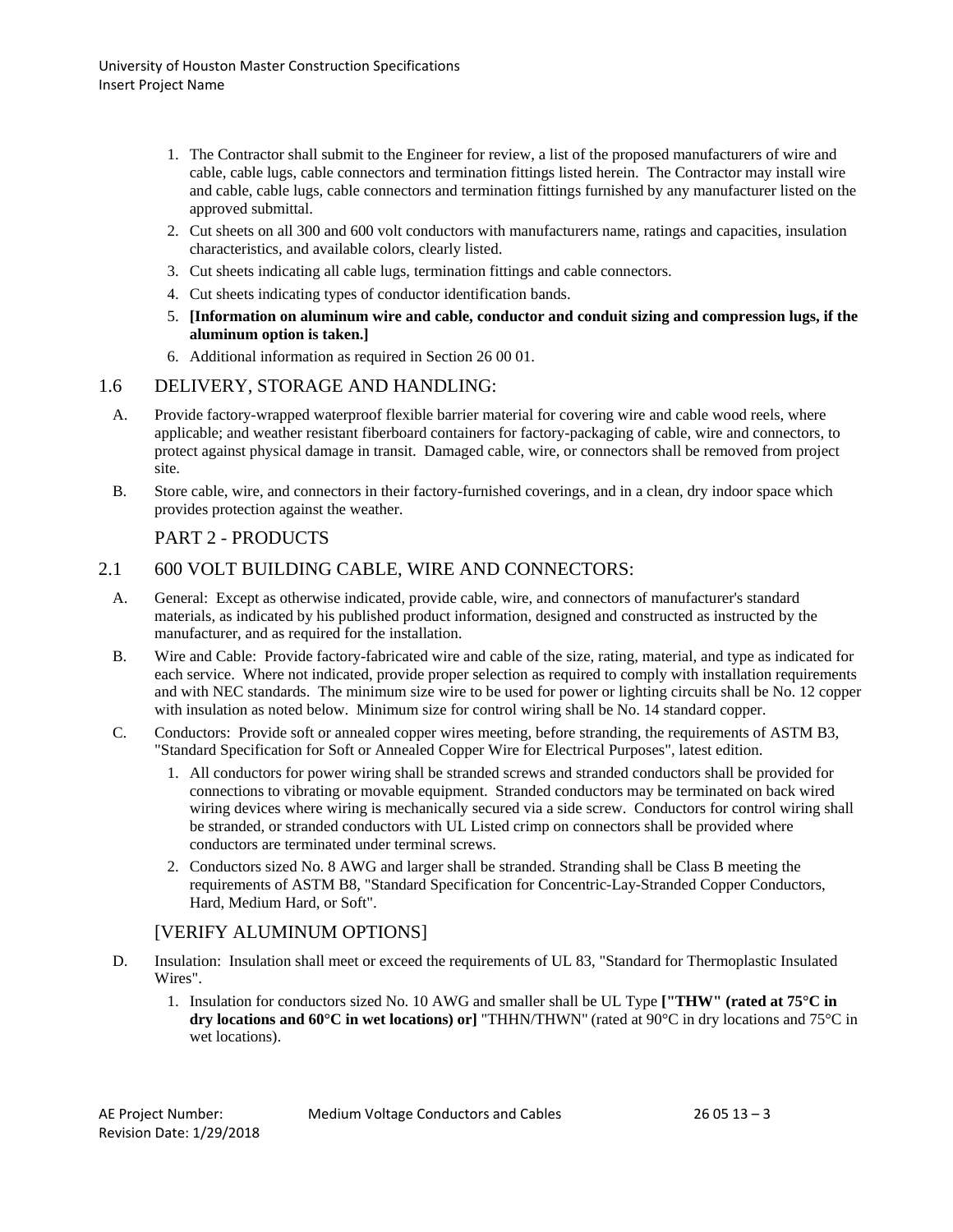- 2. Insulation for conductors sized No. 8 AWG and larger shall be UL Type **["THW" (rated at 75°C in dry locations and 60°C in wet locations) or]** "THHN/THWN" (rated at 90°C in dry locations and 75°C in wet locations).
- 3. **Insulation for conductors sized No. 8 AWG and larger shall be UL Type "RHH" for 2 HR fire rated cable (rated at 90°C in dry locations).**
- 4. All wiring inside lighting fixtures shall be temperature rated per the NEC.
- 5. Branch circuit wiring within 3" of fluorescent ballasts shall be temperature rated for 90°C.
- 6. **[In the ceiling areas of equipment rooms where the temperature may exceed 102°F under operating conditions, higher temperature insulation shall be used on conductors. Acceptable types are "RHH", "THHN", and "XHHW".]**
- 7. **[All branch circuit and grounding conductors from isolation panels in critical care units, in operating rooms, trauma rooms, and delivery rooms of Health Care Facilities shall be XHHW, 600 volt, stranded, with a moisture and heat resistant cross-linked synthetic polymer insulation having a dielectric constant of 3.5 or less, rated at 90°C in dry locations, and 75°C in wet locations. Refer to Section 16670, "Isolated Power Panels and Accessories", for additional requirements.]**
- E. Connectors for Building Wire and Cable: Provide factory-fabricated, metal connectors of the size, rating, material, type, and class required for each use.

#### 2.2 TYPE MC CABLE:

A. Metal-clad Type MC Cable: At the Contractor's option, and subject to the approval of the local electrical inspection department and where allowed in the NEC, Type MC cable may be used for receptacle circuits in existing walls or modular furniture, switch legs, and lighting fixture connections to the junction box grid system in finished areas. Type MC cable shall consist of two No. 12 AWG copper THHN insulated phase conductors and one No. 12 AWG green THHN insulated copper ground conductor, all enclosed in cable tape and an aluminum or galvanized steel flexible armor. Type MC cable terminations shall be made using approved antishort fittings. **Refer to NEC 517 where use is approved by the nec for emergency wiring only in existing walls.**

# **[VERIFY THE FOLLOWING HEALTH CARE FACILITIES**]

#### 2.3 TYPE HCF-90 CABLE:

**A.** Metal-clad Type HCF hospital grade Cable: At the Contractor's option, and subject to the approval of the local electrical inspection department and where allowed in the NEC, Type HCF cable may be used for receptacle circuits in existing walls or modular furniture, switch legs, and lighting fixture connections to the junction box grid system in finished areas. Type HCF cable shall consist of two No. 12 AWG copper THHN insulated phase conductors and one No. 12 AWG green THHN insulated copper ground conductor, and bare aluminum bonding strip, all enclosed in cable tape and an aluminum or galvanized steel flexible armor with color coded green indicator. Type HCF cable terminations shall be made using approved anti-short fittings. **Refer to NEC 517 where use is approved by the nec for emergency wiring only in existing walls.**

#### 2.4 300 VOLT CONTROL/SIGNAL CABLE, WIRE AND CONNECTORS:

- A. General: Except as otherwise indicated, provide cable, wire, and connectors of manufacturer's standard materials, as indicated by his published product information, designed and constructed as instructed by the manufacturer, and as required for the installation.
- B. Wire and Cable: Provide factory-fabricated wire and cable of the size, rating, material, and type as indicated for each use.
- C. Conductors: Provide soft or annealed copper wires as individual conductors, twisted together or shielded, where required, and meeting, before stranding, the requirements of ASTM B3, "Standard Specification for Soft or Annealed Copper Wire for Electrical Purposes", latest edition.

AE Project Number: Medium Voltage Conductors and Cables 26 05 13 – 4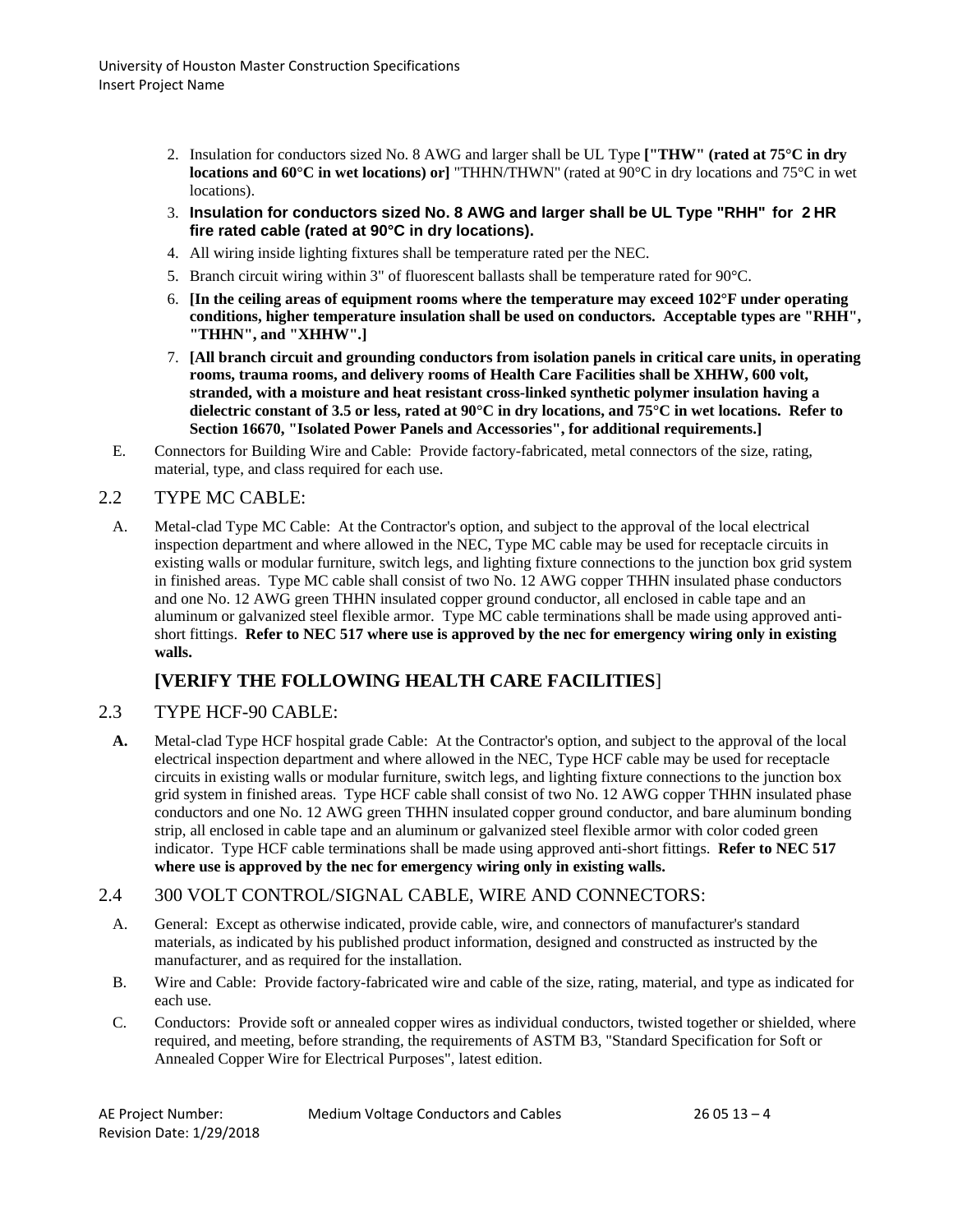- D. Conductor Gauge: Provide conductor gauge as required for the application with a minimum of 24 AWG. Conductors shall be stranded or solid as required by the application or manufacturer.
- E. Insulation: Insulation shall meet or exceed the requirements of UL 83, "Standard for Thermoplastic Insulated Wires", and the requirements of NEC Article 725 for Class 2 wiring.
	- 1. Insulation shall be rated for a maximum working voltage of 300 volts; PVC jacket; UL-listed.
	- 2. Insulation of cables used in environmental air spaces shall be nonmetallic jacket UL-listed for use in air plenums.
- F. Connectors: Provide factory-fabricated, metal connectors of the size, rating, material, type, and class required for the application.

## PART 3 - EXECUTION

### 3.1 INSTALLATION:

- A. General: Install electrical cable, wire and connectors as shown, in accordance with the manufacturer's written instructions, the applicable requirements of NEC, the NECA's "Standard of Installation", and recognized industry practices to ensure that products serve the intended functions.
- B. Coordination:
	- 1. Coordinate cable and wire installation work with electrical raceway and equipment installation work, as necessary for proper interface.
	- 2. Installer shall examine the areas and conditions under which cable, wire and connectors are to be installed and notify the Contractor in writing of conditions detrimental to the proper and timely completion of the work. Inspect wire and cable for physical damage. Do not proceed with the work until unsatisfactory conditions have been corrected.
- C. 600 Volt Building Wire and Cable:
	- 1. Pull all conductors together when more than one conductor is being installed in a raceway. Where more than nine power conductors are installed in a single conduit, a minimum 50% derating factor shall be applied. Refer to NEC Table 310-15(B)(2)(a).
	- 2. 2 HR rated cables shall be installed in conduit and supported per UL to provide 2 hour rating.
	- 3. Mains and feeders are to be run their entire length in continuous pieces without joints or splices**[, unless otherwise indicated or noted]**.
	- 4. Conductors may be run in multiple on sizes No. 1/0 AWG through 600 kcmil inclusive, provided all multiple conductors are the same size, length, and type of insulation, and are so arranged and terminated as to ensure equal division of the total current between all conductors involved.
	- 5. Before any wire is pulled into 3" and larger conduit, the conduit shall be thoroughly swabbed in such a manner as to remove all foreign material and to permit the wire itself to be pulled into a clean, dry conduit.
	- 6. Cables shall be selected on the basis of their purpose and UL-listing. Generally, use Types **["THW",]** "THWN" and "THHN" in building interiors and other dry locations. Outdoors and underground in raceways, use Type "THWN". Conductors subject to abrasion, such as in lighting poles, shall be Type "THWN" or "THHN".
	- 7. Only non-wax based cable lubricants may be use as manufactured by American Polywater or approved equal may be used as a lubricant where necessary. Wire pulling lubricant shall not be used when installing branch circuit conductors from panelboards with "isolation" transformers.
	- 8. No conductor smaller than No. 12 AWG shall be used for power or lighting purposes (except light fixture tails). Switch legs shall be No. 12 AWG. Control circuit wiring may be No. 14 AWG minimum, and shall not be run in same conduit with power wiring.
	- 9. For 120 volt, 20 amp branch circuits with a length of 75' or more to the homerun junction box or first outlet, provide minimum No. 10 AWG conductors to the homerun junction box or first outlet. Where the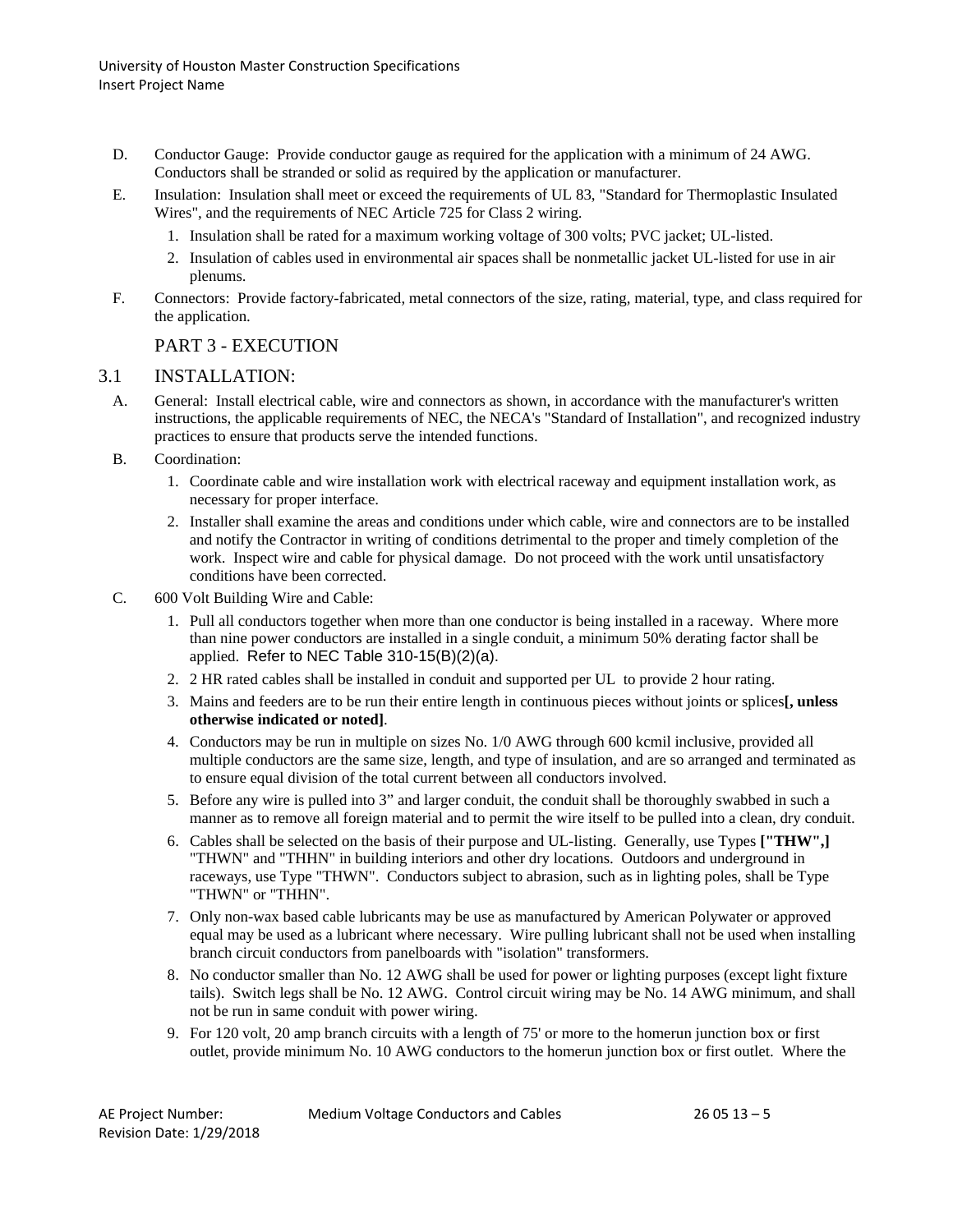additional circuit length from the homerun junction box or first outlet to the last outlet exceeds 75', provide minimum No. 10 AWG conductors to the last outlet.

- 10. For 208 volt, 20 amp branch circuits with a length of 100'or more, provide No. 10 AWG conductors for the entire branch circuit.
- 11. For 208 volt, 30 amp branch circuits with a length of 100'or more, provide No. 8 AWG conductors for the entire branch circuit.
- 12. For 277 volt, 20 amp branch circuits with a length of 150'or more, to the first outlet provide No. 10 AWG conductors to the center of the load (minimum first outlet, where there is only one outlet).
- 13. Conductors for lighting and power branch circuits shall be of such a size that the drop in potential from the panelboards to the farthest point on the circuits shall not exceed 2% at maximum load and 70% power factor, at 120/208 volts and 1% at maximum load at 277/480 volts.
- 14. Lighting fixtures shall not be used for raceways for circuits other than parallel wiring of fixtures.
- 15. Conductors for connection to individual light fixtures in grid type ceilings from their associated junction boxes, shall be 3 No. 14 AWG THHN copper 600 volt, solid conductors in 72" long 3/8" flexible metal conduit fixture-tails, or by Type MC cable fixture tails where permitted by the local authority having jurisdiction, in lengths not to exceed 8'.
- 16. All conductors in vertical conduits or raceways shall be supported in the manner set forth in the latest edition of the National Electrical Code.
- 17. Install wire in raceway after interior of building has been physically protected from the weather and all mechanical work likely to injure conductors has been completed.
- 18. Install exposed wire and cable, parallel and perpendicular to surface or exposed structural members and follow the surface contours, where possible.
- 19. All wire on this project shall be new, unused, in good condition, and shall be delivered in standard coils, package, or rolls. Samples of all wire shall be submitted by the Contractor when requested by the Engineer for the purpose of determining acceptability of the wire.
- 20. Wire which has been rejected by the Engineer shall not be used again. Decisions as to the quality of the wire furnished and the acceptance of such wire shall be made by the Owner's duly authorized representative.
- 21. Do not permit conductors entering or leaving a junction or pull box to deflect so as to cause pressure on the conductor insulation.
- 22. Splices and taps on branch circuits shall occur only when such circuits divide as shown on the drawings and shall consist of one "through" circuit to which the circuit shall be spliced or tapped. Through wiring of receptacles and other devices is not allowed, except for GFI devices noted on the drawings to protect downstream devices..
- 23. No splices or taps shall be made in any conductor except in outlet boxes, junction boxes, splice boxes, or other devices and equipment in exposed and accessible locations approved for the purpose by the latest edition of the NEC.
- 24. All wire connections or splices on conductors No. 18 AWG through No. 8 AWG shall be made with preinsulated spring type connectors. No other type of mechanical connector shall be used for No. 8 AWG and smaller conductors. Polaris taps on #8 is acceptable for motors.
- 25. **[All copper main service feeder conductors terminated on the "line" side bus of all service entrance switchboards shall be terminated with hydraulically applied high conductivity, copper compression lugs approved for the purpose.]**
- 26. **[All approved aluminum feeder conductors [No. 1/0 AWG minimum and larger] shall be terminated at each end with hydraulically applied, high conductivity, compression lugs or fittings approved for the purpose.]**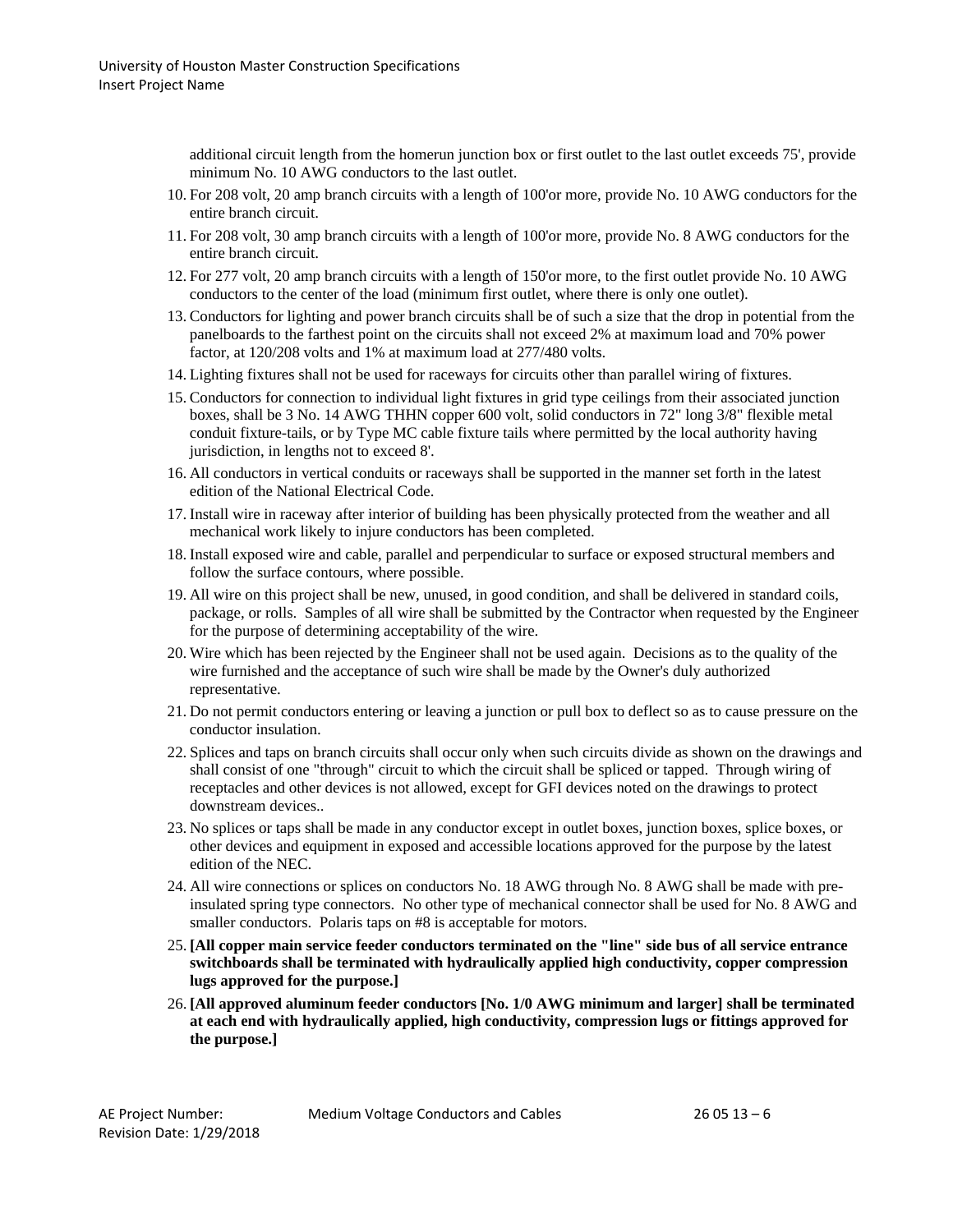- 27. All No. 6 AWG and larger copper conductors terminated on the "load" side lugs of all switchboard circuit devices, and the "line" and "load" side lugs of all other devices shall be terminated with set-screw type pressure connectors approved for the purpose or compression type lugs.
- 28. All No. 6 AWG and larger copper conductors which are to be spliced or tapped in wireways, gutters, or junction boxes shall be spliced or tapped using hydraulically applied, high conductivity compression connectors, or with set-screw type pressure connectors approved for the purpose, using 3-M electrical tape or manufactured connector covers approved for the purpose.
- 29. The manufacturer's recommended installing tool shall be used for the installation of all hydraulically applied compression type lugs or connectors.
- 30. Connections to devices (receptacles, switches, etc.) shall be made with individual conductors. The devices shall not be used for "feed-thru" purposes. Where "feed-thru" conditions exist, use "pig-tail" splices as described above. Color coding of "pig-tail" splices shall conform to Section 16100, "Basic Materials and Methods".
- 31. Support cables above accessible ceilings; do not rest on ceiling tiles. Use spring metal clips or plastic cable ties to support cables from structure. Include bridle rings or drive rings.
- 32. Multiple circuit wires in bundles or harnesses terminating in control panels, switchboards, panelboards, etc., shall be loosely bundled, trained, and laced to achieve a neat and workmanlike appearance.
- 33. Surplus wire shall be trimmed to proper length. Do not fold and stuff surplus wires into wiring gutters.
- 34. Wires exiting harness shall be trained at 90 degree angles to termination point.
- 35. Refer to Section 16100 for color coding and identification of conductors.
- D. 600 Volt Mineral Insulated Cable:
	- 1. Install MI cable, connectors and bands in accordance with manufacturers written instructions. The applicable requirements of the NEC and recognized industry practices to ensure that products serve the intended function.
	- 2. Provide all tools and accessories as required for a complete install.
	- 3. Provide a continuous length of MI cable from source to load as shown. Factory shall provide 2-hour firerated joints as required to obtain a continuous length.

# **[VERIFY THE FOLLOWING NON HEALTH CARE FACILITIES]**

- E. Type MC Cable:
	- 1. Type MC cable may be used, for drops in partitions to receptacles; for lay-in fixture pigtails (8' maximum length); for switch leg drops; from fixture junction boxes to nonlay-in fixtures.
	- 2. Type MC cable shall not be used for branch circuit homeruns. Type MC cable shall not be used for receptacle to receptacle wiring in partitions; where more than three conductors (phase/neutral/ground) are required; where exposed; or in lengths exceeding 20'.
	- 3. Type MC cable in partitions shall be protected in accordance with the requirements of the NEC.
	- 4. Type MC cable shall be supported as specified herein and in accordance with the NEC.
	- 5. Refer to the Drawings for additional requirements concerning the use of Type MC cable.

# **[VERIFY THE FOLLOWING FOR HEALTH CARE FACILITIES]**

- F. Type HCF-90 Cable:
	- 1. Type HCF cable may be used, where approved by the local authority having jurisdiction and allowed in the NEC: for drops in partitions to receptacles; for lay-in fixture pigtails (8'maximum length); for switch leg drops; from fixture junction boxes to nonlay-in fixtures.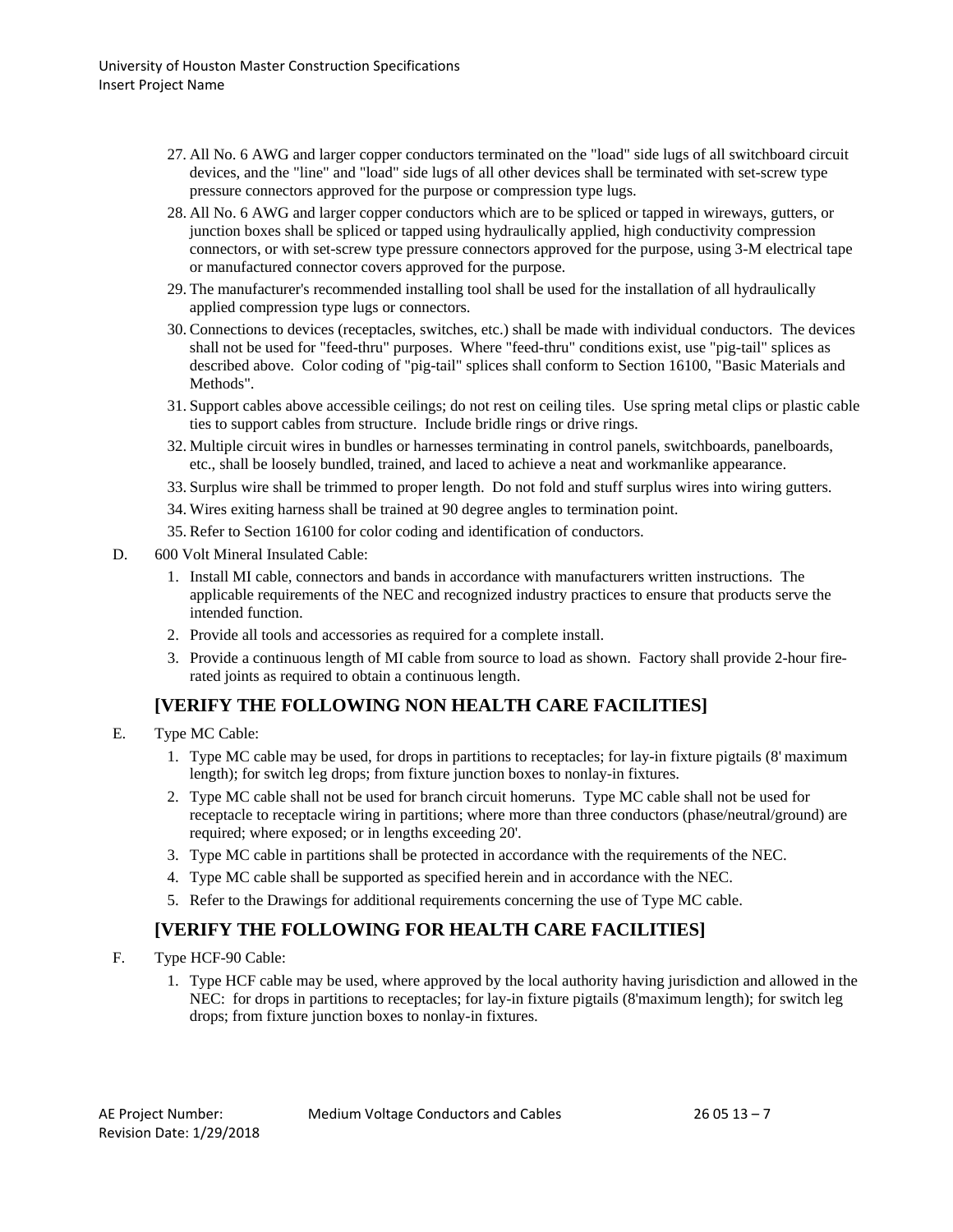- 2. Type HCF cable shall not be used for branch circuit homeruns. Type HCF cable shall not be used for receptacle to receptacle wiring in partitions; where more than three conductors (phase/neutral/ground) are required; where exposed; or in lengths exceeding 20'.
- 3. Type HCF cable in partitions shall be protected in accordance with the requirements of the NEC.
- 4. Type HCF cable shall be supported as specified herein and in accordance with the NEC.
- 5. Refer to the Drawings for additional requirements concerning the use of Type HCF **[**cable.
- G. 300 Volt Control/Signal Cable and Wire:
	- 1. Install all low voltage wiring in a suitable raceway except in areas with accessible (lay-in) ceilings unless otherwise noted on Drawings or other Division 16 sections. Where cable is routed without a raceway, bundle all cables and suspend to one foot above ceiling using loop rings on 5'centers. Do not run cable loose on top of suspended ceilings. Do not attach cables to suspended ceiling supports or any mechanical, plumbing, or sprinkler piping. Conceal conduit except in mechanical rooms and areas where other conduit and piping are exposed. Fasten flexible conductors, which bridge cabinets and doors, neatly along hinge side and protect against abrasion. Tie and support the conductors neatly.
	- 2. Remote control wires shall be no smaller than No. 14 AWG. Control wires shall be run in separate conduits. Departures from the sizes so determined shall be made only in those cases in which the National Electrical Code required the use of larger conductors. The sizes as determined from these tables shall be regarded as the acceptable minimum under all other circumstances. In no case, however, shall there be a voltage drop greater than that specified in any feeder or branch circuit. This voltage drop shall be based on the full load, 70% power factor, the total impedance drop of 60 Hz alternating current and with the reactance drop in the respective metal conduits duly considered. The Contractor may, if he deems it necessary or advisable, use larger sized conductors than those shown. Under no circumstances, however, shall the Contractor use any conductors sized in a manner which does not conform to the above mentioned tables without having first secured the written approval of the Owner's duly authorized representative.
	- 3. Number code or color code conductors appropriately for future identification and servicing of the system. Refer to Section 16100 for additional requirements.
	- 4. Make all splices and connections in stranded conductors using UL-approved solderless crimp connectors.

#### 3.2 TESTING:

- A. Feeder Insulation Resistance Test: Each new **[and reused existing]** 600 volt feeder conductor shall have its insulation resistance tested after the installation is complete except for connection at its source and point of termination.
	- 1. Tests shall be made using a Biddle Megger or equivalent test instrument at a voltage of not less than 1000 volt dc. Resistance shall be measured between phase, neutral, and ground conductors and from conductors to raceway (ground). Readings shall be taken after 30 seconds and 60 seconds of Megger operation at slip speed and insulation resistance shall not be less than the following:

| Insulation<br>Wire Size (AWG) | Resistance (Ohms) |
|-------------------------------|-------------------|
| No. 12                        | 1,000K            |
| No. 10 through No. 8          | 250 K             |
| No. 6 through No. 2           | 100K              |
| No. 1 through No. $4/0$       | 50 K              |
| Larger than No. $4/0$         | 25 K              |

- 2. New conductors which do not meet or exceed the insulation resistance values listed above shall be removed, replaced, and retested.
- 3. **[Where reused existing feeders fail to meet the above insulation requirements, notify the Engineer in writing for direction prior to placing the existing feeders back in service.]**

Revision Date: 1/29/2018

AE Project Number: Medium Voltage Conductors and Cables 26 05 13 – 8